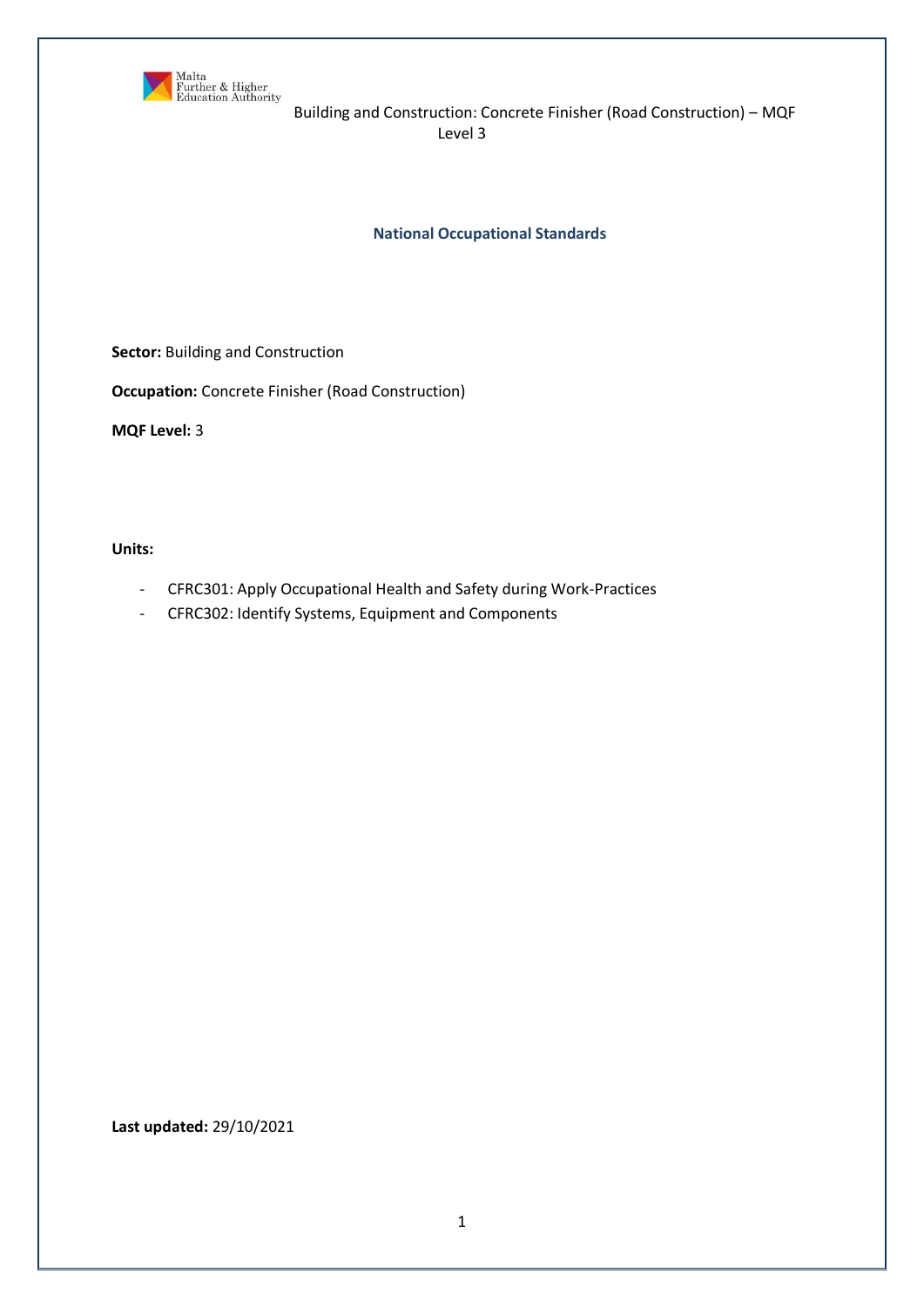

# **CFRC301: Apply Occupational Health and Safety during Work-Practices**

This unit is about being able to use safe procedures and safe work practices. The persons carrying out this work must possess the necessary knowledge and skills to ensure that their actions do not create health and safety risks to themselves and others, identify risks and hazards associated within the working environment, tools and equipment and materials and substances used.

# **Performance Criteria**

The candidate must have the necessary knowledge and skills to:

- 1. Carry out safe working practices to prevent hazards and to ensure the safety of oneself, workers, and members of the public.
- 2. Carry out safe working practices when using appropriate equipment and materials to prevent damages to work areas and injuries to oneself and 3<sup>rd</sup> parties.
- 3. Ensure that any formwork and/or scaffolding is safe to use and certified if necessary.
- 4. Ensure the correct setting up safety barriers around a work environment hazard to protect site workers and members of the public.
- 5. Ensure that all personnel use protective clothing and safety equipment according to specifications issued by manufacturers and know the whereabouts of first-aid equipment.
- 6. Ensure the usage, handling, and storage of materials hazardous to health is done in a safe manner.
- 7. Assist in the visual risk assessment of the working area to assess for any potential danger for workers and third parties.
- 8. Ensure that all fire safety systems are in place.
- 9. Ensure that any electrical systems have been secured/disabled.
- 10. Ensure that all detection has been carried out and marked by the service entities.
- 11. Issue notices of safety violations and follows-up on remedial measures required in case of safety violations reported.
- 12. Evaluate sites for cleanliness including waste disposal and vermin control.

# **Required Knowledge**

The Level 3 Concrete Finisher (Road Construction) must know and explain:

- 1. The roles and responsibilities of themselves and others under the Health and Safety Act.
- 2. The health and safety risks associated with their role which includes tools, construction. vehicles, materials, and equipment used and working practices and procedures.
- 3. The regulations, standards, and systems for safety requirement of electrical, water, drainage and mechanical installations, equipment, and systems.
- 4. The environmental risks such as deficient air and water quality.
- 5. The fire safety system requirements and the risks associated with them.
- 6. The potential hazardous material commonly found at the workplace.
- 7. The procedures for dealing with potential hazardous material in the place of work.
- 8. The health concerns associated with the workplace and safe practices for different ongoing work practices on site.
- 9. The hazards and potential hazards at the place of work (such as electricity, slippery and uneven surfaces, dust and fumes, handling and transporting, contaminants and irritants, fire, heights, improper use of tools and equipment).
- 10. The importance of being alert to the presence of hazards in the place of work.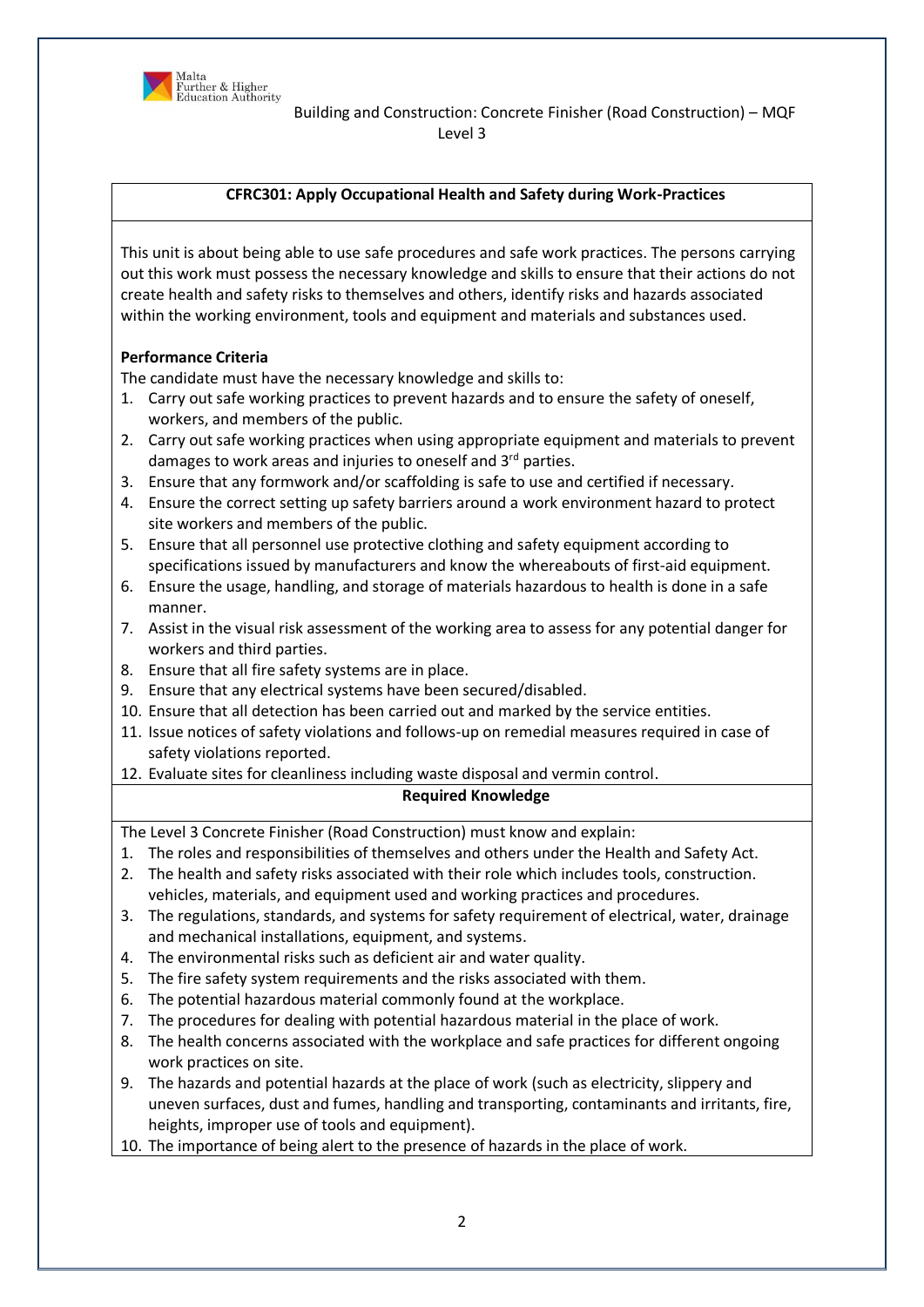

Building and Construction: Concrete Finisher (Road Construction) – MQF Level 3

- 11. The responsible persons to whom to report health and safety matters or any other occurring hazards.
- 12. The emergency procedures in the place of work.
- 13. The first aid facilities that exist within the work area.
- 14. The correct procedure to make use of barricades, industrial hurdles, and warning signs including specific temporary traffic management arrangements to contain the work sites.
- 15. The safety procedures when using scaffold platforms and/or formwork.
- 16. The necessary safety precautions including the use of protective clothing and equipment for a range of applications including situations when helping other sector trade persons.
- 17. The methods used for protecting customers' property.
- 18. When it is required to close domestic water services from the main water supply; switch off electrical supply.
- 19. Any toxic effect from materials commonly used at construction sites.
- 20. The preventative and remedial actions to be taken in the case of exposure to materials hazardous to health.
- 21. The waste disposal and vermin control procedures.

# **Required Skills**

The Level 3 Concrete Finisher (Road Construction) should be able to:

- 1. Identify which health and safety procedures are relevant to the working environment.
- 2. Seek expert assistance when help is needed.
- 3. Ensure compliance with duties and obligations as defined by the Occupational Health and Safety Act 2000 and recent amendments.
- 4. Follow workplace policies and employers' instructions for the safe use and maintenance of tools and equipment.
- 5. Control health and safety hazards within the job responsibility.
- 6. Report any hazards which may present risk to relevant persons.
- 7. Follow correct procedures in the event of injuries to themselves or others.
- 8. Take remedial action where work methods are not in line with control measures noted and identified from risk assessment.
- 9. Ensure adherence to work production and installation processes as agreed with the employer.
- 10. Ensure that the necessary skills to erect, use and dismantle access equipment are applied.
- 11. Read, interpret, and install warning signs and set up safety barriers around working areas.
- 12. Equip oneself with the appropriate protective clothing and safety equipment.
- 13. Use and store materials hazardous to health in a safe manner.
- 14. Monitor the workplace and maintain good housekeeping whilst keeping it free from hazards.
- 15. Communicate complex information regarding unfamiliar and unpredictable situations to colleagues and supervisors.
- 16. Advocate appropriate health and safety procedures.
- 17. Have the skills to observe and monitor site situations and materials to determine compliance with safety standards.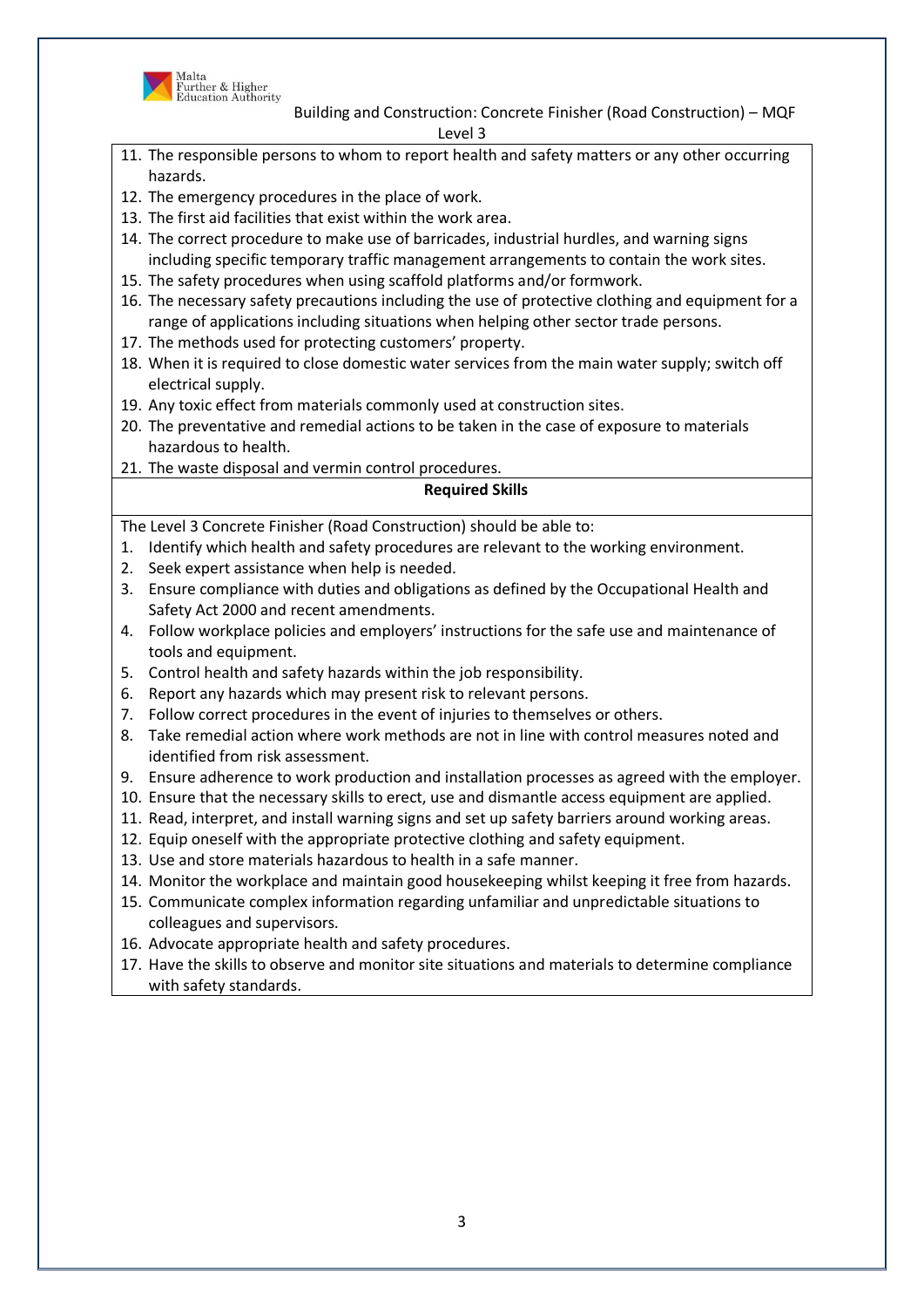

### **CFRC302: Identify Systems, Equipment and Components**

This unit is about identifying and understanding the roles and responsibilities for interpreting the building plans, the responsibility of pouring, smoothing, levelling, and finishing surfaces made from poured concrete using hand and power tools as per requirements.

### **Performance Criteria**

The candidate must have the necessary knowledge and skills to:

- 1. Read and interpret plans, construction methods and specifications and check for discrepancies.
- 2. Read and interpret road design and construction drawings and written instructions.
- 3. Verify alignments, levels, measurement of dimensions and elevation of roads, structures, and fixtures
- 4. Review of cost estimates, scheduling, and materials listing.
- 5. Develop a good knowledge of project scope and requirements.
- 6. Prepare a plan for concrete quality controls.
- 7. Inspect and report any faults in the plant equipment.
- 8. Manage corrective actions.
- 9. Ensure that equipment is calibrated and assist in the use of equipment.
- 10. Assisting in the calibration of equipment.
- 11. Resolve quality nonconformance.
- 12. Prepare punch lists and coordinate punch list completion.
- 13. Verify documentation and certificates for materials purchased/supplied.
- 14. Create and sett wood or plastic formwork to hold concrete in place or install rebar.
- 15. Clean and inspect surface for pouring concrete.
- 16. Direct and cast concrete with the truck drivers.
- 17. Pour, smooth, and level concrete using handheld tool and power tools on floors, walls, ceilings, traffic islands, central strips, hard shoulders, parking bays, driveways, roadways, bridges, and footways.
- 18. Make concrete beams, columns, and panels.
- 19. Apply latex and epoxy to floors.
- 20. Install masonry according to requirements.
- 21. Pour sand as filler.
- 22. Monitor the impact of the weather on the curing process.
- 23. Apply sealing and hardening components and other additives as directed.
- 24. Safely use of the power vibrator to ensure good compaction of the concrete.
- 25. Mould and construct expansion joints using joiners and edging tools.
- 26. Polish surface using power surfacing machine.
- 27. Finish top surface of concrete using tools and water to create the desired texture including inspecting finished concrete, patch holes and remove imperfections after concrete has finished setting.
- 28. Assist in moving the discharge chute on a concrete truck to control where concrete is being poured.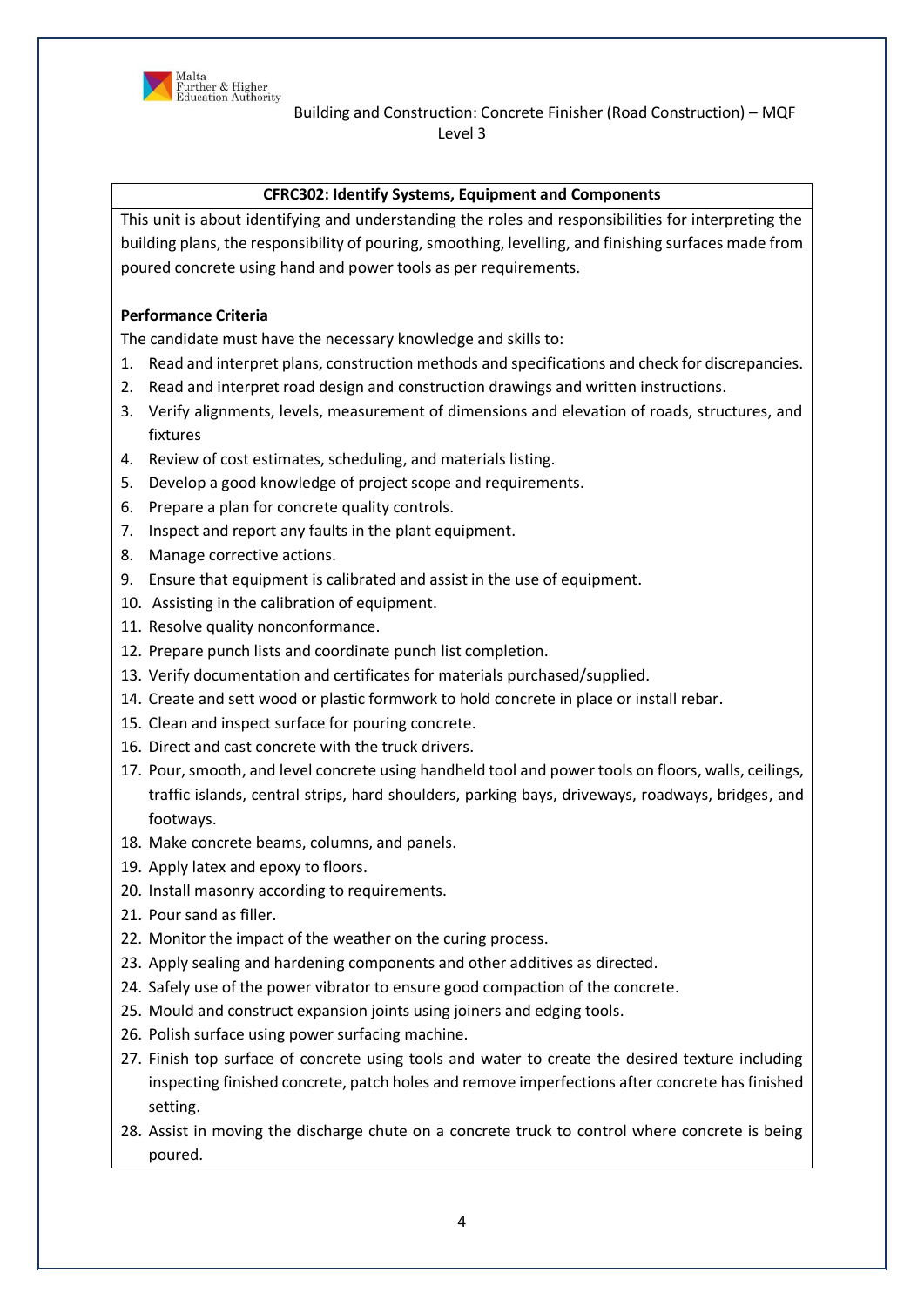

Building and Construction: Concrete Finisher (Road Construction) – MQF Level 3

5 29. Carry out repairs on old concrete by replacing damaged areas, refinishing surfaces, and filling cracks. 30. Ensure that materials are broken or cut to the required size. 31. Clean excess mortar with appropriate tools. 32. Construct corners with a corner pole, edging tools, jointers, straightedge or by building a corner pyramid. 33. Fill up expansion joints with the appropriate and necessary caulking materials 34. Waterproof, damp-proof, finish, and repair concrete in new and existing structures 35. Facilitate concrete pouring. 36. Produce rough concrete surface using broom. 37. Prepare surface with hammer and chose. 38. Rub cement in with sponge-rubber float or burlap. **Required Knowledge** The Level 3 Concrete Finisher (Road Construction) must know and explain: 1. Be versant with project quality controls. 2. know the different phases of quality control. 3. The range of materials, additives, products, testing required, sampling procedures and work procedures applicable to the concrete in road construction process. 4. Methods and techniques to minimise wastage and to protect the environment. 5. Safeguard the quality of work. 6. Legislation relation to road construction in Chapter 499. 7. Testing and sampling equipment used. 8. Knowledge of road and civil building construction, civil engineering principles, techniques. and practices and the standard specifications used in concrete and related materials. 9. Knowledge regarding calibration of equipment and adherence to maintenance schedules. 10. Read scale working drawings from plans. 11. Design, setting up, aligning and check formwork. 12. Knowledge to inspect finished work. 13. Directing equipment drivers/trucks. 14. Concrete tool operations. **Required Skills** The Level 3 Concrete Finisher (Road Construction) should be able to: 1. Distinguish between and apply the different testing for the different types of concrete according to standard practices and procedures. 2. Distinguish between the different types of testing and sampling equipment for concrete. 3. Apply procedures to minimise construction material waste and dispose construction waste as stipulated in the environmental protection act. 4. Use all related equipment, plant, and tools. 5. Coordinate between different parties and stakeholders. 6. Be versant with engineering terminology. 7. Understand contract documents, project drawings and contractual obligations. 8. Be versant with legislation, construction methods and material specifications. 9. Have an understanding of construction laboratory functions and testing. 10. Have sound judgement and decision-making skills. 11. Operate within test scheduling and priorities. 12. Operate simple machinery and measuring equipment including handheld tools and power tools. 13. Familiar with manufacturing and construction methods and processes.